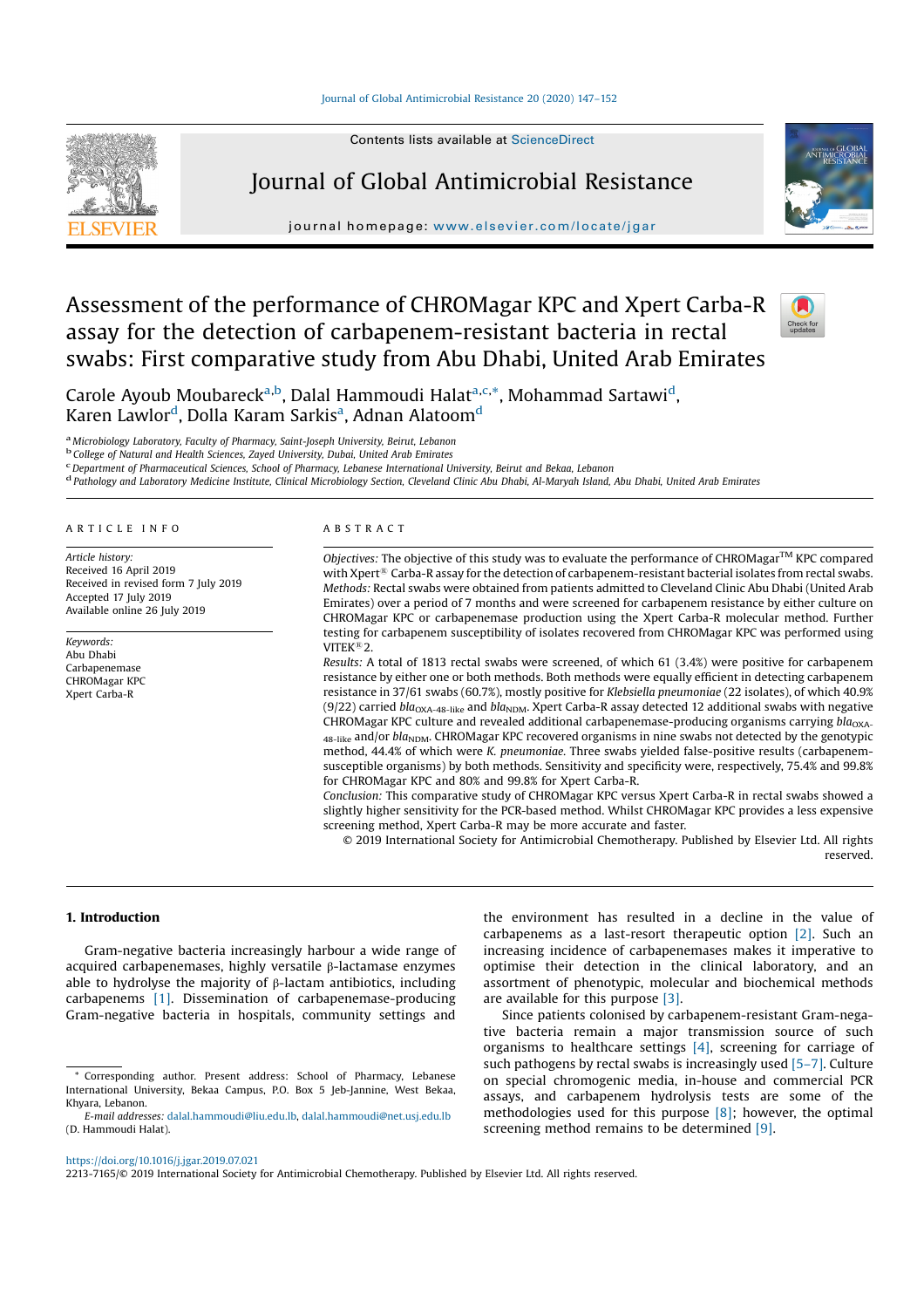Cultivation techniques used to detect carbapenem-resistant bacteria from rectal swabs have long depended on in-house selective media containing imipenem, ertapenem or meropenem [4]. The in-house preparation of such media has been facilitated by the availability of ready-to-use alternatives, such as CHROMagar<sup>TM</sup> KPC. This is a commercially available solid culture medium used for the direct isolation of bacteria with reduced susceptibility to carbapenems. It is possible to directly plate a sample on this medium supplemented with agents that inhibit the growth of carbapenem-susceptible bacteria and then incubate the inoculated medium for 18–24 h. Following incubation, the chromogenic ingredients of the medium will allow colonies of Enterobacterales, Pseudomonas and Acinetobacter that are carbapenem resistant to be observed and differentiated by the variable colours of the pigments produced [10].

Whilst culture-based methods such as CHROMagar KPC are simple and inexpensive, they are time consuming and labour intensive and have questionable accuracy that is dependent on the bacterial load in rectal swabs [5]. For such reasons, molecular assays that claim to resolve these shortcomings of conventional culture have been developed. The Cepheid Xpert<sup>®</sup> Carba-R assay is a genotypic cartridge-based test that can, in  $\langle 1 \text{ h} \rangle$ , detect and differentiate genes encoding KPC, NDM, VIM, IMP and OXA-48 β-lactamases in the aforementioned groups of organisms using rectal swabs. Cepheid Xpert Carba-R applies automated, qualitative realtime PCR and is a rapid and accurate assay for the detection of carbapenemase-encoding genes [11].

In Abu Dhabi, like other areas of the Arabian Gulf region, reports of carbapenemase-producing bacterial isolates are currently accumulating, although they are still limited to isolated case series of isolates producing OXA-181 [12] and other undetermined OXA-48-like enzymes [13]. Abu Dhabi, the capital and the largest by area of the seven United Arab Emirates (UAE), exemplifies a major commercial and cultural centre and harbours a diverse population where interchange with expatriates may form a favourable background for transfer of resistant bacteria, including carbapenemase-producers [14,15]. Hence, screening for carriage of these organisms by an appropriate methodology is crucial. The aim of the current study was to compare the chromogenic CHROMagar KPC with the Xpert Carba-R method for the detection of carbapenem-resistant Gram-negative bacteria in rectal swabs obtained from patients admitted to Cleveland Clinic Abu Dhabi, a quaternary-care hospital in the UAE. The hospital is owned by Mubadala Development Company and is managed and operated by US-based Cleveland Clinic in Ohio. It is a 364 (expandable to 490)bed facility and has five centres of excellence in the following specialties: heart and vascular; neurological; digestive diseases; eye; and respiratory and critical care.

# 2. Materials and methods

#### 2.1. Collection of rectal swabs

Rectal swabs were collected from patients admitted to the Cleveland Clinic Abu Dhabi from September 2017 through March 2018. Screening of patients for the collection of rectal swabs was targeted so that samples were collected from patients satisfying one of the following criteria: previous admission to a healthcare facility in the last 3 months; transfer from another healthcare facility to Cleveland Clinic Abu Dhabi; admission to the intensive care unit; organ transplant recipients; cancer patients; cystic fibrosis patients; patients on haemodialysis; and patients with a positive history of isolation of a multidrug-resistant organism in the last 6 months. Duplicate swabs were obtained from each patient.

# 2.2. Screening by CHROMagar KPC and carbapenem susceptibility testing

One swab of each duplicate set was used for plating on commercially available CHROMagar™ KPC (CHROMagar, Paris, France). Plates were incubated at  $37^{\circ}$ C and were examined for growth at 24 h and 48 h. All suspicious coloured colonies obtained on CHROMagar KPC (dark pink, metallic blue, cream to blue, or opaque) according to the manufacturer's recommendations were subcultured for purity and were then subjected to identification and susceptibility testing to ertapenem and meropenem using a VITEK<sup>®</sup>2 automated system (bioMérieux, Craponne, France). VITEK®2 was also used to identify extended-spectrum β-lactamase (ESBL)-producing isolates. Results of antimicrobial susceptibility testing, as minimum inhibitory concentration (MIC) estimates, were interpreted using the breakpoints and interpretations of the Clinical and Laboratory Standards Institute (CLSI), M100S, 27th ed.

#### 2.3. Xpert Carba-R assay

The second swab was screened for carbapenemases using the Cepheid Xpert<sup>®</sup> platform with the Xpert<sup>®</sup> Carba-R assay (Cepheid, Sunnyvale, CA) according to the manufacturer's package insert, within 24–48 h of collection. For this assay, the swab was placed directly into the sample reagent vial and was vortexed for  $\sim$  10 s to mix. Then,  $\sim$ 1.7 mL of each vial was transferred into the sample chamber of the Carba-R assay cartridge and was placed onto the instrument, where the assay had a run time of  $\sim$ 48 min. A Carba-R assay positive result was defined as detection of at least one carbapenemase gene (i.e.  $bla_{KPC}$ ,  $bla_{NDM}$ ,  $bla_{OXA-48-type}$ ,  $bla_{IMP-1}$  and  $bla<sub>VIM</sub>$ ) from a rectal swab.

#### 2.4. Analysis of the results

Samples were classified into five categories based upon agreement or discrepancy between findings of the CHROMagar KPC culture and Xpert Carba-R assay, as follows: (1) samples with perfect match of positive growth on CHROMagar KPC, positive Xpert Carba-R assay and carbapenem-resistant phenotype on antimicrobial susceptibility testing; (2) samples with negative growth on CHROMagar KPC but positive Xpert Carba-R assay; (3) samples with positive growth on CHROMagar KPC but negative Xpert Carba-R assay; (4) samples with positive growth on CHROMagar KPC and positive Xpert Carba-R assay but carbapenem-susceptible phenotype on antimicrobial susceptibility testing; and (5) samples with negative growth on CHROMagar KPC and negative Xpert Carba-R assay. Analysis of sensitivity and specificity of both methods was performed following the Standards for Reporting of Diagnostic Accuracy Studies (STARD) guidelines [16 ], where the index method was considered as either of the two methods, and the error-free reference standard was assumed to be a combined standard for true-positive samples that yielded a positive result with either one or both assays.

# 3. Results

# 3.1. Studied samples and results of CHROMagar KPC and Xpert Carba-R assay

A total of 1813 rectal swabs was screened by both CHROMagar KPC and Xpert Carba-R assay, of which 61 (3.4%) were associated with positive results revealing the presence of carbapenem-nonsusceptible organisms by culture and/or detection of carbapenemase genes by PCR. CHROMagar KPC was positive for 49/61 swabs (80.3%) and allowed the detection of 54 carbapenem-nonsusceptible isolates; of note, 5 swabs yielded positive cultures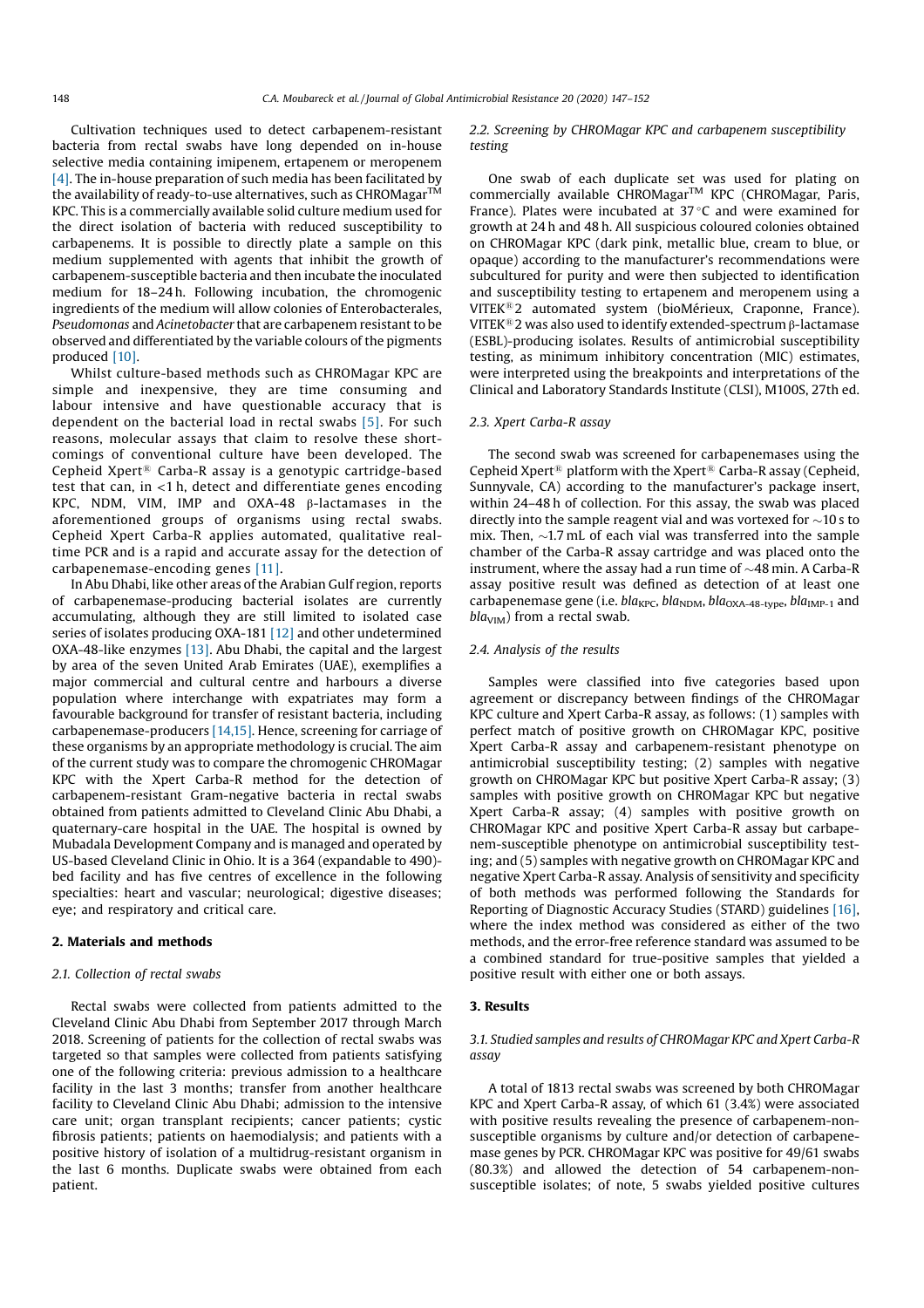Table 1 Organisms detected in rectal swabs according to the results of CHROMagar<sup>TM</sup> KPC.

### Table 2

Carbapenemase genes detected using Xpert<sup>®</sup> Carba-R assay, with corresponding CHROMagarTM KPC culture results, and assay performance of Xpert Carba-R assay for each carbapenemase profile.

| Species                            | No. of positive cultures |
|------------------------------------|--------------------------|
| Klebsiella oxytoca                 |                          |
| Klebsiella pneumoniae <sup>a</sup> | 26                       |
| Escherichia coli                   | 12                       |
| Citrobacter freundii               |                          |
| Enterobacter cloacae               |                          |
| Pseudomonas aeruginosa             |                          |
| Pseudomonas fluorescens            |                          |
| Acinetobacter baumannii complex    | 5                        |
| Total isolates                     | 54                       |

 $a$  Five swabs showed K. pneumoniae in combination with another organism (two with E. coli, one with C. freundii, one with P. aeruginosa and one with A. baumannii complex).

for two different organisms. All of the recovered organisms using CHROMagar KPC are shown in Table 1. The isolates consisted of 41 Enterobacterales, 8 Pseudomonas spp. and 5 Acinetobacter baumannii complex. Twelve swabs positive by Xpert Carba-R assay yielded negative culture by CHROMagar KPC.

On the other hand, PCR by Xpert Carba-R assay was positive for 52/61 swabs (85.2%). The detected genetic profiles were heterogeneous and included bla<sub>KPC</sub>, bla<sub>NDM</sub>, bla<sub>VIM</sub> and bla<sub>OXA-48</sub>. Of the 52 swabs with positive PCR, 14 (26.9%) yielded two carbapenemaseencoding genes. The different detected carbapenemase genes using Xpert Carba-R assay with corresponding CHROMagar KPC culture results are shown in Table 2. The assay performance of CHROMagar KPC revealed the lowest percentage for  $bla_{\text{OXA-48}}$ .

Three swabs yielded false-positive results (carbapenem-susceptible organisms) by both methods.

# 3.2. Categorisation of studied samples with respect to performance of CHROMagar KPC and Xpert Carba-R assay

The five categories of samples are shown in Table 3, with the MICs of ertapenem and meropenem and the results of both assays. In brief,  $37/61$  swabs (60.7%) belonged to category 1 where the results of the two assays were in accordance. In these 37 swabs, the predominant organism was Klebsiella pneumoniae, with 22 isolates yielding carbapenemases of class A (KPC), B (NDM or VIM) or D (OXA-48), of which 40.9% co-produced OXA-48 and NDM. Moreover, in the 37 swabs there was only one meropenem-susceptible and five meropenem-intermediate isolates, whilst all other isolates were resistant to both ertapenem and meropenem.

Twelve swabs (19.7%) belonged to category 2, with Xpert Carba-R detecting either  $bla_{\rm OXA-48}$  or  $bla_{\rm NDM}$  or a combination of both and with a negative CHROMagar KPC culture. On the other hand, 9/61 swabs (14.8%) belonged to category 3, again with K. pneumoniae being the predominant isolated organism. Intermediate susceptibility to ertapenem was observed in one of the nine isolates, and susceptibly to meropenem was observed in two isolates. The remaining  $3/61$  swabs  $(4.9%)$  belonged to category 4, where three organisms that produced colonies on CHROMagar KPC and yielded positive Xpert Carba-R results turned out to be carbapenemsusceptible by VITEK®2 with meropenem MIC estimates of 1–2  $\mu$ g/mL. Category 5 comprised 1752 rectal swabs that did not show evidence of carbapenem non-susceptibility by any of the two techniques.

The sensitivity and specificity of both assays relative to the combined error-free reference are shown in Table 4. Overall, the sensitivity of CHROMagar KPC (75.4%) was slightly lower than the sensitivity of the Xpert Carba-R assay (80.3%), whilst the specificities of both methods were 99.8%.

| Xpert Carba-R<br>result | Corresponding organism detected by<br>CHROMagar KPC, with assay performance<br>of CHROMagar KPC <sup>a</sup> | No. of<br>samples |
|-------------------------|--------------------------------------------------------------------------------------------------------------|-------------------|
| $bla_{KPC}$             | Klebsiella pneumoniae                                                                                        | 1                 |
|                         | Assay performance 100%                                                                                       |                   |
| bla <sub>NDM</sub>      | Acinetobacter baumannii complex                                                                              | 2                 |
|                         | Pseudomonas spp.                                                                                             | $\overline{2}$    |
|                         | Enterobacter cloacae                                                                                         | 1                 |
|                         | Escherichia coli                                                                                             | 5                 |
|                         | K. pneumoniae                                                                                                | 1                 |
|                         | Negative                                                                                                     | 3                 |
|                         | Total                                                                                                        | 14                |
|                         | Assay performance 78.57%                                                                                     |                   |
| bla <sub>VIM</sub>      | A. baumannii complex                                                                                         | 1                 |
|                         | Pseudomonas spp.                                                                                             | 2                 |
|                         | Total                                                                                                        | 3                 |
|                         | Assay performance 100%                                                                                       |                   |
| $blaOXA-48$             | Klebsiella oxytoca                                                                                           | 1                 |
|                         | K. pneumoniae                                                                                                | 9                 |
|                         | E. coli                                                                                                      | 4                 |
|                         | Pseudomonas spp.                                                                                             | $\overline{2}$    |
|                         | Negative                                                                                                     | $\overline{7}$    |
|                         | Total                                                                                                        | 22                |
|                         | Assay performance 68.18%                                                                                     |                   |
| $blaNM + blaOXA-48$     | K. pneumoniae                                                                                                | 9                 |
|                         | E. coli                                                                                                      | 2                 |
|                         | Negative                                                                                                     | $\overline{2}$    |
|                         | Total                                                                                                        | 13                |
|                         | Assay performance 84.62%                                                                                     |                   |
| $blaVIM + blaOXA-48$    | K. pneumoniae                                                                                                | 2                 |
|                         | Citrobacter freundii                                                                                         | 1                 |
|                         | Total                                                                                                        | 3                 |
|                         | Assay performance 100%                                                                                       |                   |
| Negative                | A. baumannii complex                                                                                         | 2                 |
|                         | Pseudomonas spp.                                                                                             | $\overline{2}$    |
|                         | K. pneumoniae                                                                                                | 4                 |
|                         | E. coli                                                                                                      | 1                 |
|                         | Total                                                                                                        | 9                 |
|                         |                                                                                                              |                   |

<sup>a</sup> Assay performance was defined as the number of positive cultures with respect to the total number of carbapenemases of each type detected by Xpert Carba-R assay multiplied by 100.

## 4. Discussion

Active surveillance for faecal carriage of carbapenem-resistant Gram-negative organisms has become a routine laboratory practice and is recommended by public-health organisations in order to limit the spread of such challenging pathogens [17,18]. To this end, the availability of chromogenic culture media, as well as advanced molecular diagnostics to support such a screening process, is convenient for the clinical microbiology laboratory workflow. This prospective study revealed the extent of dissemination of carbapenem resistance in a hospital setting in Abu Dhabi and compared culture- and molecular-based surveillance methods available in the UAE for the detection of carbapenem-resistant Gram-negative bacteria in rectal swabs.

From an epidemiological perspective, the study showed a 3.4% rate of faecal carriage of carbapenem-resistant organisms. This is low compared with other studies on rectal surveillance that reported a rate of 10% carbapenem resistance in the USA [19], 13% in Morocco [20] and 38% in Iran [21]. This might be related not only to the different patient populations studied but also to the variability in rectal surveillance methods used for screening, the extent of spread of carbapenemase-producing isolates, and diverse containment measures applied in these countries.

The specificity and sensitivity of CHROMagar KPC and Xpert Carba-R for detecting carbapenem-resistant isolates are similar. Such comparable performance indicates that some level of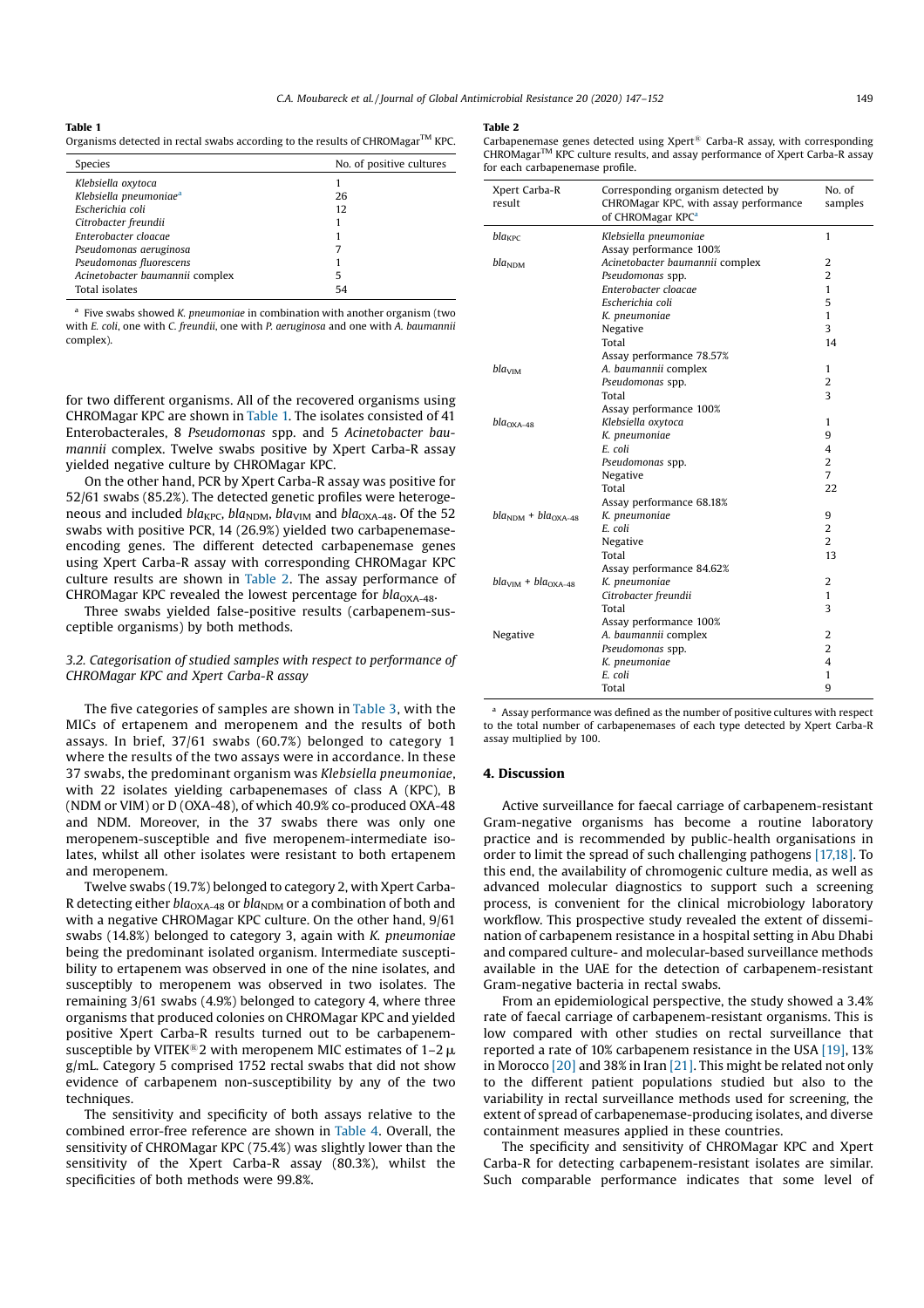#### Table 3

Five categories of rectal swabs showing the results of culture using CHROMagar<sup>TM</sup> KPC, with ertapenem and meropenem minimum inhibitory concentrations (MICs), and genetic profile using  $X$ pert<sup>®</sup> Carba-R assay

| Category | No. of swabs    | CHROMagar KPC results<br>MIC $(\mu g/mL)$ [susceptibility interpretation] |                   | Genetic profile by Xpert Carba-R |                          |                    |      |
|----------|-----------------|---------------------------------------------------------------------------|-------------------|----------------------------------|--------------------------|--------------------|------|
|          |                 | Cultured species                                                          | No. of isolates   | Ertapenem                        | Meropenem                | Carbapenemase(s)   | No.  |
|          | 37 <sup>a</sup> | Escherichia coli                                                          | 11                | $\geq$ 8 [R]                     | 2 [I] to $\geq$ 16 [R]   | OXA-48             | 4    |
|          |                 |                                                                           |                   | $\geq$ 8 [R]                     | 2 [I] to $\geq$ 16 [R]   | <b>NDM</b>         | 5    |
|          |                 |                                                                           |                   | $\geq$ 8 [R]                     | 2 [I] to $\geq 8$ [R]    | $OXA-48 + NDM$     |      |
|          |                 | Klebsiella pneumoniae                                                     | 22                | 2[R]                             | 1 <sub>[S]</sub>         | OXA-48 (with ESBL) |      |
|          |                 |                                                                           |                   | $\geq$ 8 [R]                     | $\geq$ 16 [R]            | <b>NDM</b>         |      |
|          |                 |                                                                           |                   | 4 [R] to $\geq 8$ [R]            | 4 [R] to $\geq$ 16 [R]   | OXA-48             | 8    |
|          |                 |                                                                           |                   | $\geq$ 8 [R]                     | $\geq$ 16 [R]            | <b>KPC</b>         |      |
|          |                 |                                                                           |                   | $\geq$ 8 [R]                     | $\geq$ 16 [R]            | $OXA-48 + NDM$     | 9    |
|          |                 |                                                                           |                   | $\geq$ 8 [R]                     | $\geq$ 16 [R]            | $OXA-48 + VIM$     |      |
|          |                 | Klebsiella oxytoca                                                        |                   | 4[R]                             | $2$ [I]                  | OXA-48 (with ESBL) |      |
|          |                 | Citrobacter freundii                                                      |                   | $\geq$ 8 [R]                     | $\geq$ 16 [R]            | $OXA-48 + VIM$     |      |
|          |                 | Enterobacter cloacae                                                      |                   | $\geq$ 8 [R]                     | $\geq$ 16 [R]            | <b>NDM</b>         |      |
|          |                 | Pseudomonas aeruginosa                                                    | 4                 |                                  | 8 [R] to $\geq$ 16 [R]   | <b>NDM</b>         | 2    |
|          |                 |                                                                           |                   |                                  | $\geq$ 16 [R] to 32 [R]  | <b>VIM</b>         | 2    |
|          |                 | Acinetobacter baumannii complex                                           | 2                 |                                  | $\geq$ 16 [R]            | <b>NDM</b>         | 2    |
| 2        | 12              | Negative                                                                  | 12                |                                  |                          | OXA-48             |      |
|          |                 |                                                                           |                   |                                  |                          | <b>NDM</b>         | 3    |
|          |                 |                                                                           |                   |                                  |                          | $OXA-48 + NDM$     | 2    |
| 3        | 9               | K. pneumoniae                                                             | 4 (one with ESBL) | 1 [I] to $\geq 8$ [R]            | 1 [S] to $\geq$ 16 [R]   | Negative           | 9    |
|          |                 | E. coli                                                                   | 1 (with ESBL)     | 4[R]                             | 2 <sub>[S]</sub>         |                    |      |
|          |                 | P. aeruginosa                                                             | 2                 |                                  | 8 [R] to $\geq$ 16 [R]   |                    |      |
|          |                 | A. baumannii complex                                                      |                   |                                  | $\geq$ 16 [R]            |                    |      |
| 4        | 3               | P. aeruginosa                                                             |                   |                                  | 2 <sub>[S]</sub>         | OXA-48             |      |
|          |                 | Pseudomonas fluorescens                                                   |                   |                                  | 2[S]                     | OXA-48             |      |
|          |                 | A. baumannii complex                                                      |                   |                                  | 1 <sub>[S]</sub>         | <b>VIM</b>         |      |
| 5        | 1752            | Negative                                                                  | 1752              |                                  | $\overline{\phantom{0}}$ | Negative           | 1752 |

R, resistant; I, intermediate; S, susceptible; ESBL, extended-spectrum β-lactamase.<br><sup>a</sup> Results of 37 swabs of category 1 are shown; however, 5 swabs yielded positive CHROMagar KPC culture for two organisms.

# Table 4

| Overall performance of CHROMagar <sup>TM</sup> KPC and Xpert <sup>®</sup> Carba-R assay compared with the error-free combined standard of positive samples with either one or both methods. |  |
|---------------------------------------------------------------------------------------------------------------------------------------------------------------------------------------------|--|
|---------------------------------------------------------------------------------------------------------------------------------------------------------------------------------------------|--|

| Sample                      | Combined error-free reference | CHROMagar KPC     | Xpert Carba-R     |
|-----------------------------|-------------------------------|-------------------|-------------------|
| Positive                    | 61                            | 46                | 49                |
| Negative                    | 1752                          | 12                |                   |
| False-positive (category 4) |                               |                   |                   |
| Sensitivity                 |                               | 46/61 (75.4%)     | 49/61 (80.3%)     |
| Specificity                 |                               | 1752/1755 (99.8%) | 1752/1755 (99.8%) |

versatility is available for the clinical laboratory in selecting a suitable method. In a resource-limited setting, CHROMagar KPC is an inexpensive method that still offers a convenient means to avoid missing a good proportion of carriers of carbapenemresistant isolates. Analysis using CHROMagar KPC for one strain costs US\$11 versus US\$87 for Xpert Carba-R assay if time and personnel costs are not considered. It is noteworthy that the similar rate at which the two methods detected carbapenem resistance was observed for a variety of carbapenemases, including OXA-48, NDM, KPC, VIM and combinations of these carbapenemases. Initial reports regarding CHROMagar KPC indicated its applicability to recover isolates carrying  $bla_{KPC}$  with high sensitivity [22,23], and this was evident in the only KPC-producing K. pneumoniae from the current collection that was recovered on this medium and confirmed by Xpert Carba-R assay. Similarly, the performance of CHROMagar KPC was 100% equal to Xpert Carba-R method in detecting isolates with VIM with or without OXA-48 (Table 2). Although such data may support the use of either of the two methods for screening of rectal swabs, an indication for a desirable choice is required in the context of a probable epidemic or while investigating asymptomatic carriage of carbapenemresistant organisms [24]. As the first marketed screening medium, CHROMagar KPC is able to detect bacteria mostly with high-level resistance to carbapenems, but not those with low-level resistance. Meanwhile, molecular methods such as Xpert Carba-R are 'gold standards' to identify carbapenemase-producers but are expensive. Molecular techniques are not currently recommended for preventing outbreaks and identifying carriers, but rather for epidemiological and research purposes, mainly in reference laboratories [25].

An additional 19.7% of the collection of swabs was detected as positive for carbapenemase-encoding genes with Xpert Carba-R (category 2), and this included producers of OXA-48, NDM or both. Molecular methods are used to identify carbapenemaseproducers owing to a higher sensitivity and specificity [3]. The Xpert Carba-R assay is well documented in this aspect to be accurate and rapid in studies on rectal swabs [5], isolated pure bacteria [11,26] and, most recently, environmental samples [27]. A recent report has described this method as 100% sensitive to detect Enterobacterales, Pseudomonas and Acinetobacter with a specificity of  $98\%$  [28]. Another advantage of this method is its rapid turnaround time of <2 h, allowing quick results and prompt patient isolation. However, Xpert Carba-R is expensive and does not detect all carbapenemase-producers, as it missed nine of the tested swabs that recovered carbapenem-resistant organisms using CHROMagar KPC (category 3). Xpert Carba-R is capable of detecting NDM, VIM and IMP, as well as OXA-48 and NDM, the latter two being reported in the UAE [15,29]. Nevertheless, it is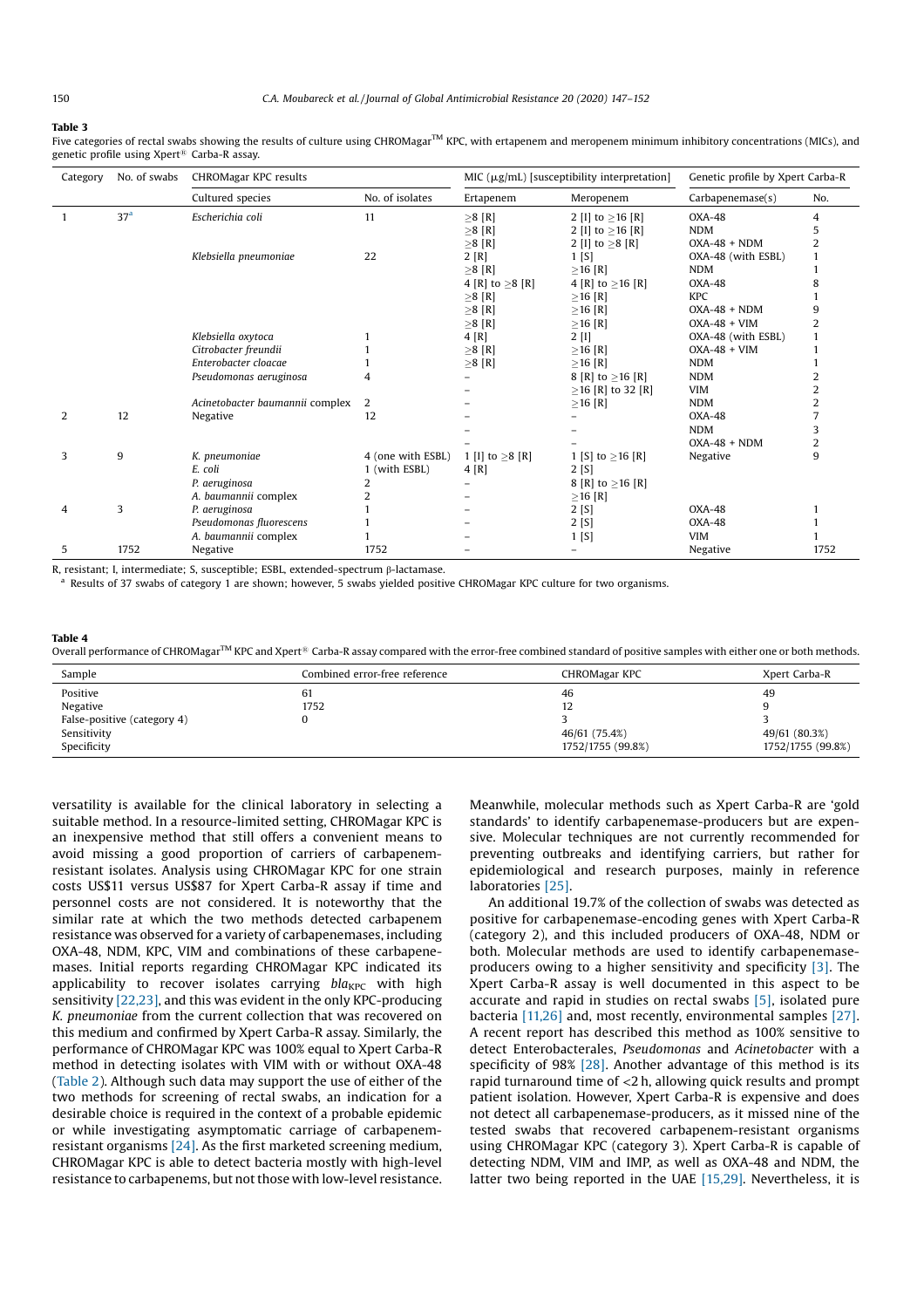unable to detect some less common carbapenemases and some rare alleles of OXA-48, as reported previously  $[26]$ . A modified version of the classical Xpert Carba-R is expected to detect such enzymes, like OXA-181 [5].

The culture-based method using CHROMagar KPC detected an additional 14.8% of swabs (category 3) as it extends the spectrum of carbapenem resistance detection not only to carbapenemaseproducers but also to isolates with other mechanisms of resistance such as porin mutations and efflux pumps coupled with AmpC β-lactamase enzymes and ESBLs. Although the latter two enzyme categories do not induce carbapenem resistance alone, their co-existence in an isolate with porin mutation or efflux pump overactivity will help in selection of resistant strains and will increase carbapenem MICs [30]. Of nine isolates in category 3, two were ESBL-producers, which is in accordance with another report that found CHROMagar KPC to be among the most sensitive commercial chromogenic media for growth of isolates producing OXA-48 in combination with other β-lactamases [31], making it a useful screening medium for stool samples. In the remaining isolates of category 3, membrane impermeability and overexpressed efflux pumps will theoretically be the main culprit behind carbapenem resistance, although these may have low clinical significance due to limited potential of horizontal spread. Likewise, CHROMagar KPC detected four Escherichia coli isolates and eight K. pneumoniae isolates in category 1 that harboured only OXA-48. The presence of other non-carbapenemase resistance mechanisms in these isolates may have allowed their growth on this medium, and investigating these mechanisms may be worthwhile.

Compared with molecular assays, CHROMagar KPC is less expensive but is time consuming and labour intensive. Also, some isolates in category 4 were found to be susceptible to meropenem although recovered as resistant by CHROMagar KPC. Hence, while using CHROMagar KPC, the laboratory technologist may need to perform additional work to confirm isolates growing on this medium using their colour indicators. Individual isolates may turn out to be carbapenem-susceptible and, for such isolates, an additional detection method is needed.

Studying the phenotypic properties of the isolates recovered by CHROMagar KPC, the presence of discrepant ertapenem/meropenem susceptibility profiles of Enterobacterales isolates in categories 1 and 3 was noticeable. This may be attributed again to infrequent  $bla_{\text{OXA-48}}$  variants that cannot be detected by Xpert Carba-R assay or due to porin mutations with a greater effect on ertapenem than meropenem [32].

In conclusion, this tested collection of rectal swabs from patients in Cleveland Clinic Abu Dhabi showed a heterogeneous profile towards detection of carbapenem resistance by culturebased and molecular assays. Both the CHROMagar KPC and Xpert Carba-R assay could be utilised for rectal surveillance swabs for the purpose of infection control and mitigating the spread of carbapenem-resistant pathogens, although the molecular method appeared slightly more sensitive. The performance of both methods was comparable with previously published data of performance evaluation with regard to specificity, but sensitivity was lower, although it was more promising for Xpert Carba-R [5,22]. The results of this comparative analysis should be interpreted in light of local epidemiology of carbapenem resistance, and the choice for a preferable method will rely on cost, time, workflow and gene coverage. More investigations are needed before either method can be routinely endorsed to screen for carriage of carbapenem-resistant organisms.

#### Funding

None.

# Competing interests

None declared.

# Ethical approval

Not required.

### References

- [1] Jean S-S, Lee W-S, Lam C, Hsu C-W, Chen R-J, Hsueh P-R. Carbapenemaseproducing Gram-negative bacteria: current epidemics, antimicrobial susceptibility and treatment options. Future Microbiol 2015;10:407 –25, doi:http:// dx.doi.org/10.2217 /fmb.14.135.
- [2] Dandachi I, Chabou S, Daoud Z, Rolain J-M. Prevalence and emergence of extended-spectrum cephalosporin-, carbapenem- and colistin-resistant Gram negative bacteria of animal origin in the Mediterranean Basin. Front Microbiol 2018;9:2299, doi:http://dx.doi.org/10.3389/fmicb.2018.02299.
- [3] Hammoudi D, Moubareck CA, Sarkis DK. How to detect carbapenemase producers? A literature review of phenotypic and molecular methods. J Microbiol Methods 2014;107:106-18, doi:http://dx.doi.org/10.1016/j.mimet.2014.09.009.
- [4] Calfee D, Jenkins SG. Use of active surveillance cultures to detect asymptomatic colonization with carbapenem-resistant Klebsiella pneumoniae in intensive care unit patients. Infect Control Hosp Epidemiol 2008;29:966-8, doi:http://dx.doi.org/10.1086/590661.
- [5] Tato M, Ruiz-Garbajosa P, Traczewski M, Dodgson A, McEwan A, Humphries R, et al. Multisite evaluation of Cepheid Xpert Carba-R assay for detection of carbapenemase-producing organisms in rectal swabs. J Clin Microbiol 2016 ;54:1814–9 , doi:http://dx.doi.org/10.1128/JCM.00341-16 . [6 ] Panagea T, Galani I, Souli M, Adamou P, Antoniadou A, Giamarellou H. Evaluation
- of CHROMagarTM KPC for the detection of carbapenemase-producing Enterobacteriaceae in rectal surveillance cultures. Int J Antimicrob Agents 2011;37 :124–8, doi:http://dx.doi.org/10.1016 /j.ijantimicag.2010.10.010.
- [7 ] Hernández-García M, Pérez-Viso B, Carmen Turrientes M, Díaz-Agero C, López-Fresneña N, Bonten M, et al. Characterization of carbapenemase-producing Enterobacteriaceae from colonized patients in a university hospital in Madrid, Spain, during the R-GNOSIS project depicts increased clonal diversity over time with maintenance of high-risk clones. J Antimicrob Chemother 2018;73:3039-43, doi:http://dx.doi.org/10.1093/jac/dky284.
- [8] Dortet L, Bréchard L, Cuzon G, Poirel L, Nordmann P. Strategy for rapid detection of carbapenemase-producing Enterobacteriaceae. Antimicrob Agents Chemother 2014;58:2441–5, doi:http://dx.doi.org/10.1128/AAC.01239 -13.
- [9 ] Gniadek TJ, Carroll KC, Simner PJ. Carbapenem-resistant non-glucose-fermenting Gram-negative bacilli: the missing piece to the puzzle. J Clin Microbiol 2016 ;54:17 00–10, doi:http://dx.doi.org/10.1128/JCM.0326 4-15.
- [10] CHROMagar. CHROMagarTM KPC. For detection of Gram-negative bacteria with a reduced susceptibility to most of the carbapenem agents. http://www. chromagar.com/clinical-microbiology-chromagar-kpc-focus-on-kpc-resistance-32.html#.XAY-KGgzY2w (Accessed 4 December 2018).
- [11] Smith M, Diederen B, Scharringa J, Leversteijn-van Hall M, Fluit AC, Cohen Stuart J. Rapid and accurate detection of carbapenemase genes in Enterobacteriaceae with the Cepheid Xpert Carba-R assay. J Med Microbiol 2016;65:951-3, doi:http://dx.doi.org/10.1099/jmm.0.000310.
- [12] Sonnevend Á, Ghazawi A, Hashmey R, Haidermota A, Girgis S, Alfaresi M, et al. Multihospital occurrence of pan-resistant Klebsiella pneumoniae sequence type 147 with an ISEcp1-directed  $bla_{OXA-181}$  insertion in the mgrB gene in the United Arab Emirates. Antimicrob Agents Chemother 2017 ;6 1:, doi:http://dx. doi.org/10.1128/AAC.00418-17 pii: e00418-17 .
- [13] Ahn C, Butt AA, Rivera JI, Yaqoob M, Hag S, Khalil A, et al. OXA-48-producing Enterobacteriaceae causing bacteremia, United Arab Emirates. Int J Infect Dis 2015;30:36 –7 , doi:http://dx.doi.org/10.1016 /j.ijid.2014.11.008.
- [14] Ayoub Moubareck C, Hammoudi Halat D, Akkawi C, Nabi A, AlSharhan MA, AlDeesi ZO, et al. Role of outer membrane permeability, efflux mechanism, and carbapenemases in carbapenem-nonsusceptible Pseudomonas aeruginosa from Dubai hospitals: results of the first cross-sectional survey. Int J Infect Dis 2019 ;84:143–50, doi:http://dx.doi.org/10.1016 /j.ijid.2019 .04.027 .
- [15] Moubareck CA, Mouftah SF, Pál T, Ghazawi A, Halat DH, Nabi A, et al. Clonal emergence of Klebsiella pneumoniae ST14 co-producing OXA-48-type and NDM carbapenemases with high rate of colistin resistance in Dubai, United Arab Emirates. Int J Antimicrob Agents 2018;52:90-5, doi:http://dx.doi.org/ 10.1016 /j.ijantimicag.2018.03.003.
- [16 ] Cohen JF, Korevaar DA, Altman DG, Bruns DE, Gatsonis CA, Hooft L, et al. STARD 2015 guidelines for reporting diagnostic accuracy studies: explanation and elaboration. BMJ Open 2016;6:e012799, doi:http://dx.doi.org/10.1136/ bmiopen-2016-012799.
- [17 ] Karampatakis T, Tsergouli K, Iosifidis E, Antachopoulos C, Karapanagiotou A, Karyoti A, et al. Impact of active surveillance and infection control measures on carbapenem-resistant Gram-negative bacterial colonization and infections in intensive care. J Hosp Infect 2018;99:396-404, doi:http://dx.doi.org/10.1016/j. jhin.2018.05.010.
- [18] Albiger B, Glasner C, Struelens MJ, Grundmann H, Monnet DL, European Survey of Carbapenemase-Producing Enterobacteriaceae (EuSCAPE) Working Group. Carbapenemase-producing Enterobacteriaceae in Europe: assessment by